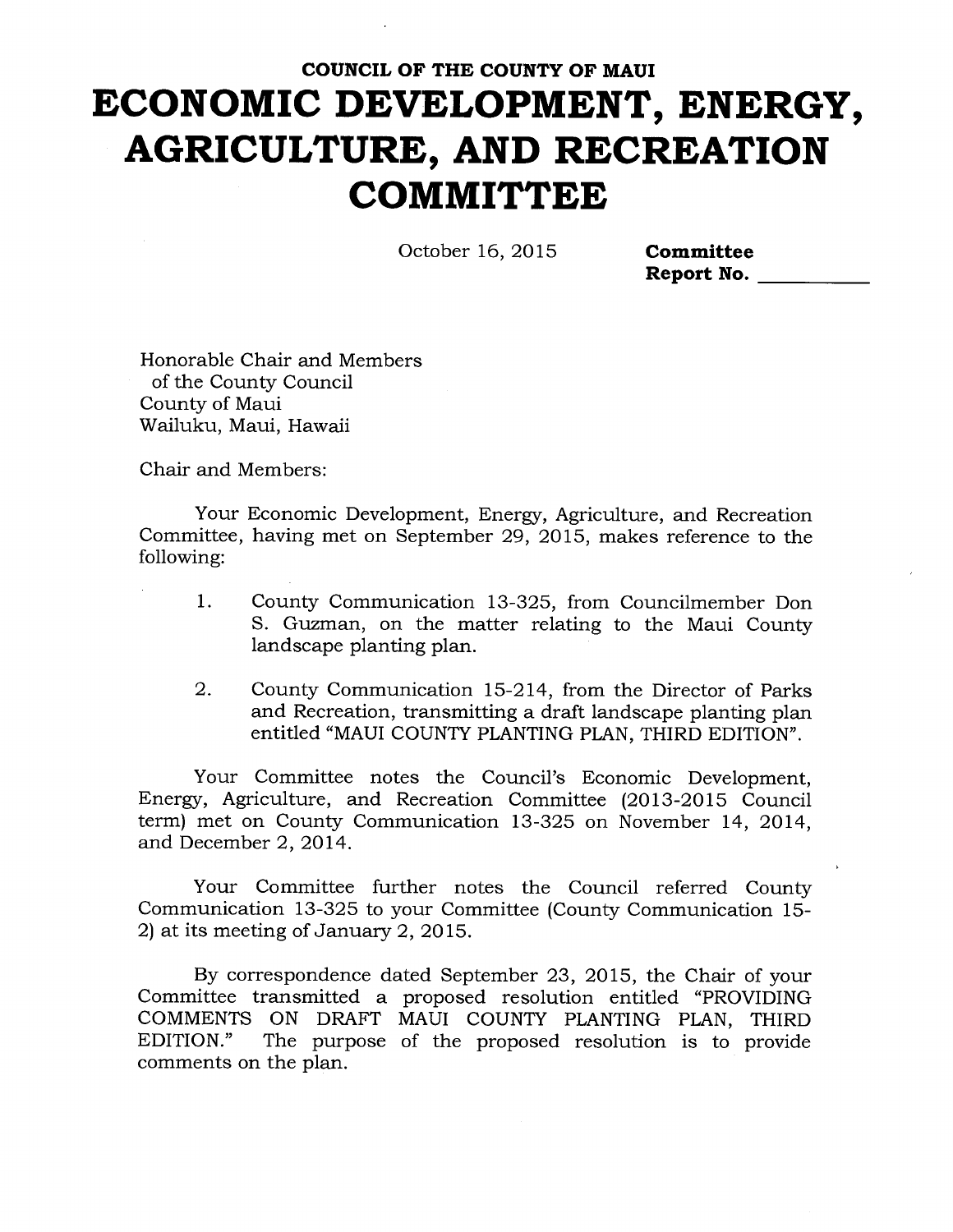**Committee**  Page 2 **Report No. Report No.** 

Your Committee notes Section 12.24A.030(C)(1), Maui County Code ("MCC"), requires the Maui County Arborist Committee to prepare, for review by the Mayor and Council, a landscape planting plan that is to serve as a guide for the care, preservation, pruning, planting, replanting, removal, and disposition of planted material in public areas. Section 12.24A.040(B), MCC, requires the Council to review and comment on the plan. Thereafter, the Arborist Committee must hold one public hearing, and then submit the plan, with any amendments, as approved by the Arborist Committee, to the Mayor, for approval. The plan takes effect upon the Mayor's approval.

Your Committee further notes the Maui County Landscape Planting Plan was originally adopted in 1991 and has been revised only once, in 1993.

A representative of the Arborist Committee informed your Committee an update of the plan was needed to eliminate invasive species from the landscape planting plan, increase tree canopies and parking lot shade, expand the list of native-Hawaiian plants, and include an alphabetical list of plants by common and scientific names.

The Arborist Chair further advised your Committee the plan updates the prior edition and includes the following elements:

- 1. New chapters on the history of the Arborist Committee, County planting zones, highway-median trees, and parkinglot shade trees.
- 2. Expanded guidelines and information on sound, wind, and visual barriers; the exceptional tree program; planting, care, and maintenance; ground covers and drought-tolerant plants; native Hawaiian and Polynesian-introduced species; and alien and invasive species.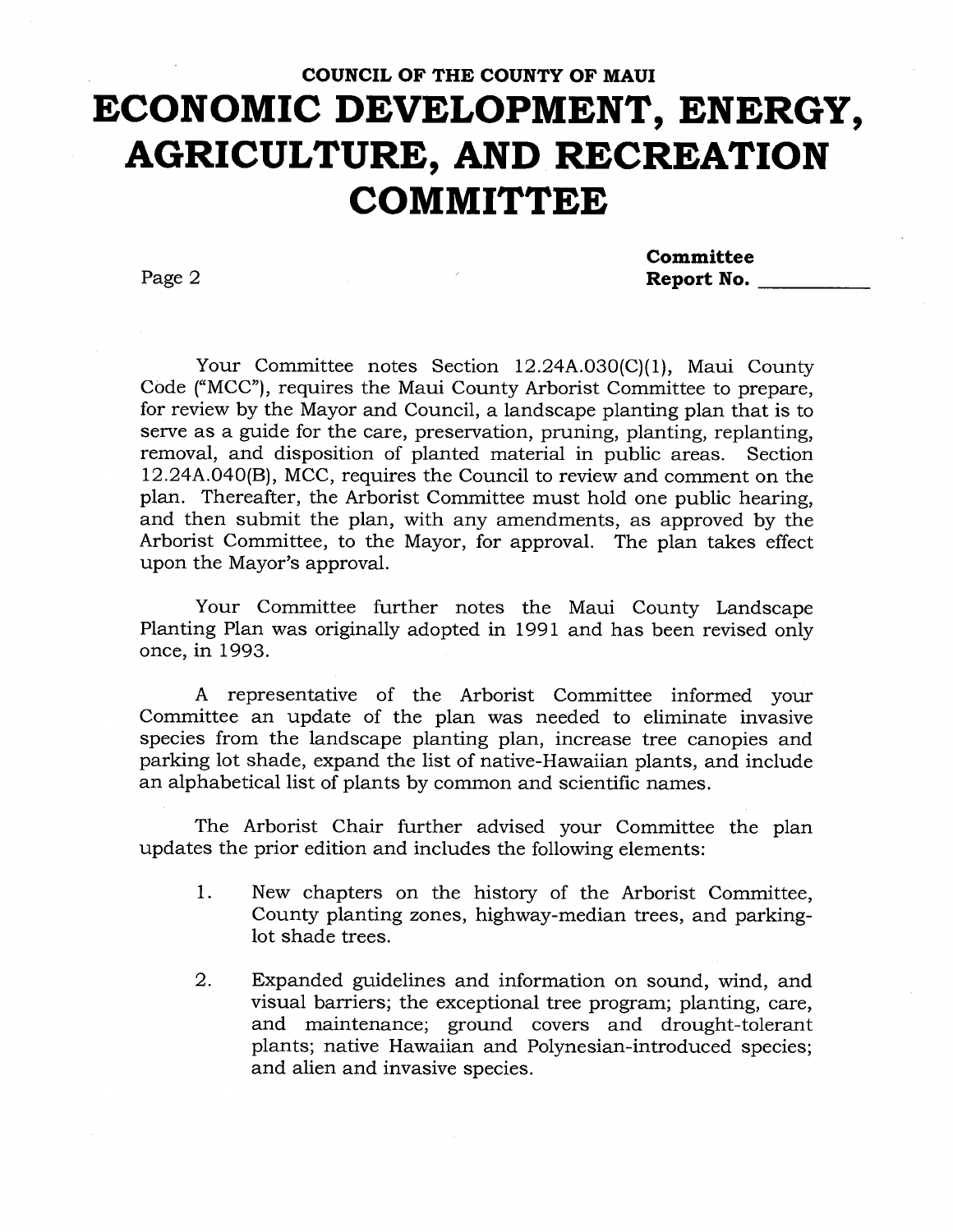**Committee**  Page 3 **Report No.** 

The Arborist Chair emphasized the need to implement the following plan recommendations:

- 1. Utilize a mixture of varieties of street trees to prevent devastation by pests.
- 2. Increase tree-canopy and parking-lot shade by requiring a large-crown shade tree for every five parking spaces.
- 3. Expand use of native-Hawaiian plants.
- 4. Follow best management practices for pruning and planting.

The Arborist Chair also stated the Arborist Committee incorporated suggestions from many reviewers, including organizations such as the Maui Association of Landscape Professionals and Maui Green 86 Beautiful; State and County officials; and volunteers, including former members of the Arborist Committee.

The County Arborist expressed concern about the plan's reductions in the expected mature height, width, and spread of some trees. But the Arborist Committee representative stated the revised sizes are justified in accordance with expert opinion.

Your Committee voted to revise the proposed resolution to express its support for the plan.

Your Committee extended its appreciation to the Arborist Committee and all those who worked on the updated plan.

Your Committee voted 4-0 to recommend adoption of the proposed resolution and filing of the communication. Committee Chair Guzman and members Crivello, Victorino, and White voted "aye." Committee Vice-Chair Cochran, and members Couch and Hokama were excused.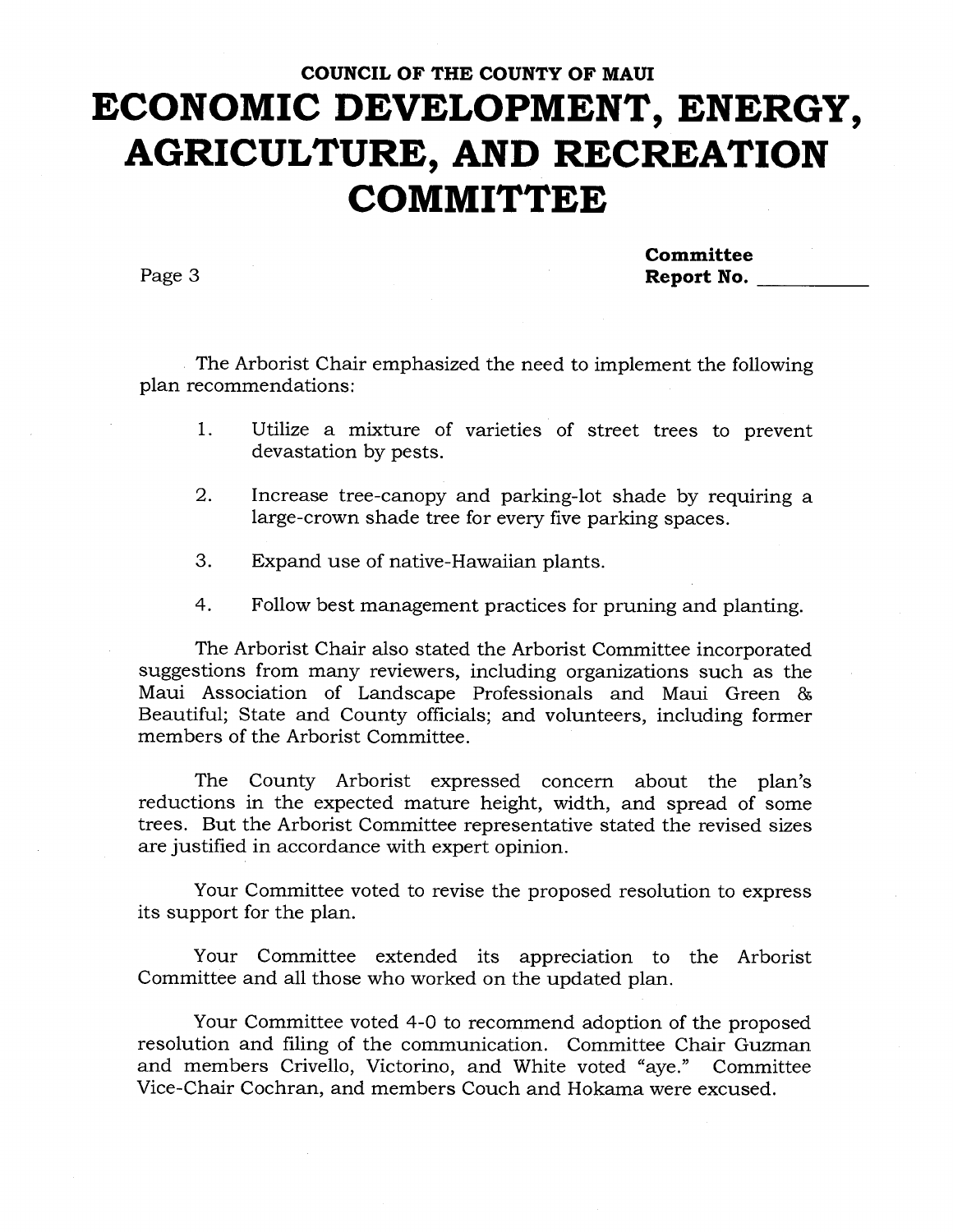**Committee**  Page 4 **Report No. Report No.** 

Your Committee is in receipt of a revised proposed resolution, incorporating your Committee's recommended revisions.

Your Economic Development, Energy, Agriculture, and Recreation Committee RECOMMENDS the following:

- 1. That Resolution \_\_\_\_\_\_\_\_\_\_\_\_, attached hereto, entitled "PROVIDING COMMENTS ON DRAFT MAUI COUNTY PLANTING PLAN, THIRD EDITION," be ADOPTED;
- 2. That County Communication 13-325 be FILED; and
- 3. That County Communication 15-214 be FILED.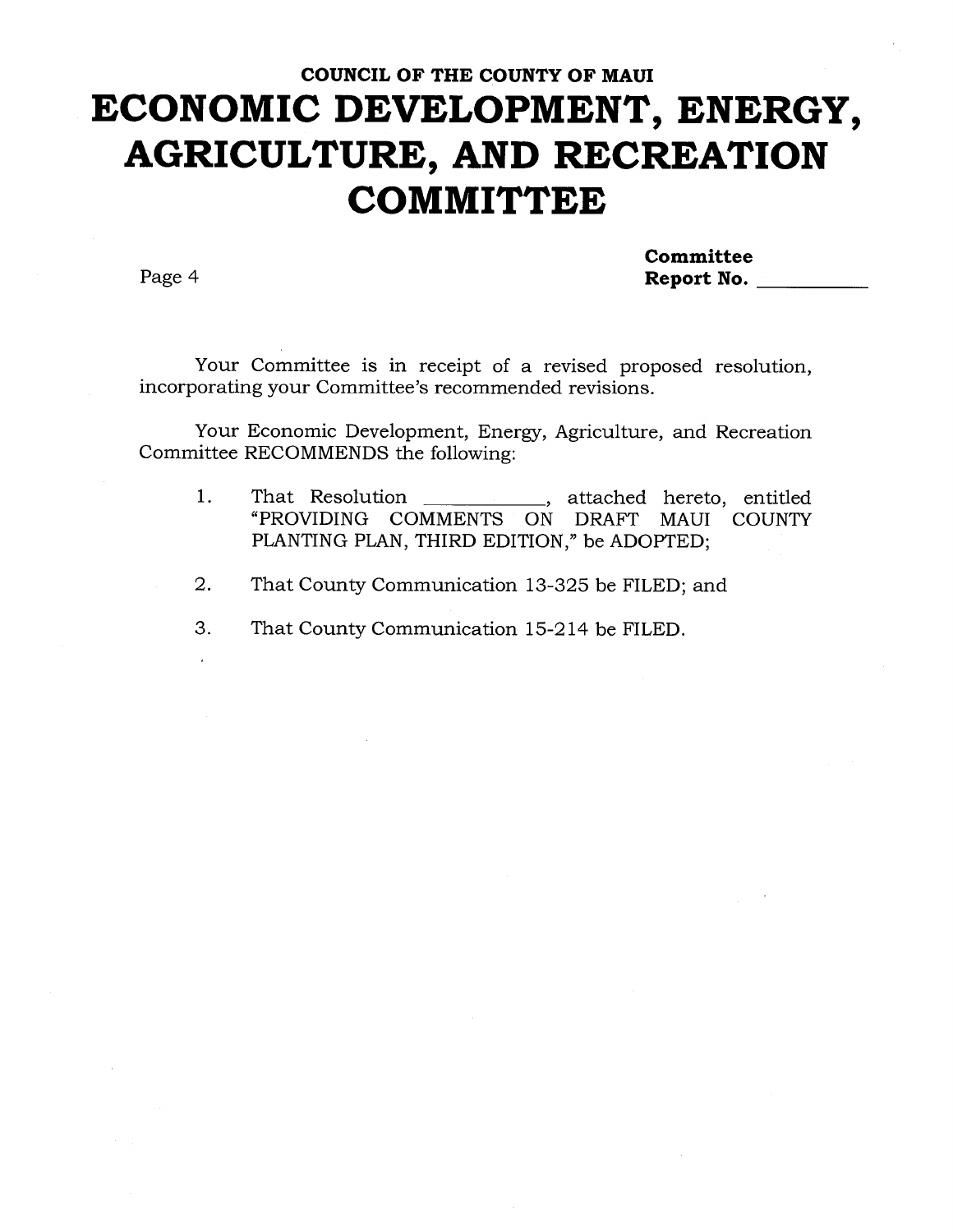**Committee**  Page 5 **Report No. Report No. Report No.** 

This report is submitted in accordance with Rule 8 of the Rules of the Council.

Avg

DON S. GUZMAN, Chair

ear:cr:15010aa:scb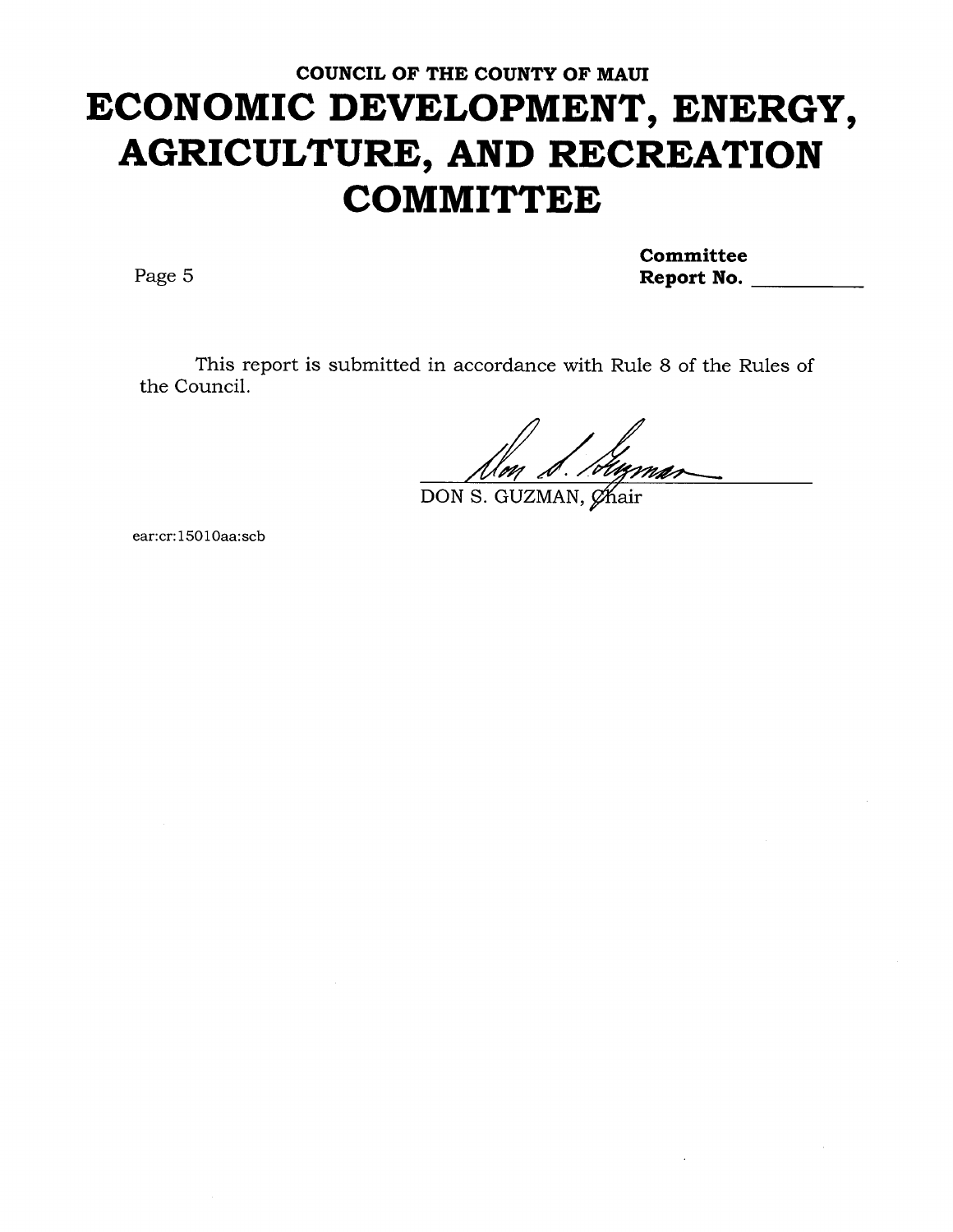# **Resolution**

**No.** 

#### PROVIDING COMMENTS ON DRAFT MAUI COUNTY PLANTING PLAN, THIRD EDITION

WHEREAS, Section 12.24A.030(C)(1), Maui County Code ("MCC"), requires the Maui County Arborist Committee ("Arborist Committee") to have a landscape planting plan ("Plan") prepared, which shall serve as a guide for the care, preservation, pruning, planting, replanting, removal, and disposition of planted material in public areas throughout the County; and

WHEREAS, Section 12.24A.030(C)(1), MCC, requires the Arborist Committee to submit the Plan for review to the Council and the Mayor; and

WHEREAS, Section 12.24A.040(B)(2), MCC, requires the Arborist Committee to hold at least one public hearing on the Plan prior to its submission to the Mayor, and to submit the Plan to the Council for its review and comment prior to the holding of the public hearing; and

WHEREAS, pursuant to Section 12.24A.040(B)(3), MCC, after holding a public hearing, the Plan may be amended or approved by the Arborist Committee and shall take effect upon approval by the Mayor; and

WHEREAS, upon its approval by the Mayor, the Plan shall serve as an advisory document to all County departments; and

WHEREAS, the Arborist Committee completed a revision of the Maui County Planting Plan and, by County Communication 15-214, the Director of Parks and Recreation transmitted to the Council the draft Maui County Planting Plan, Third Edition, for the Council's review and comment; now, therefore,

BE IT RESOLVED by the Council of the County of Maui:

1. That it hereby provides its comments on the draft Maui County Planting Plan, Third Edition, in Exhibit "1", attached hereto and incorporated herein by reference; and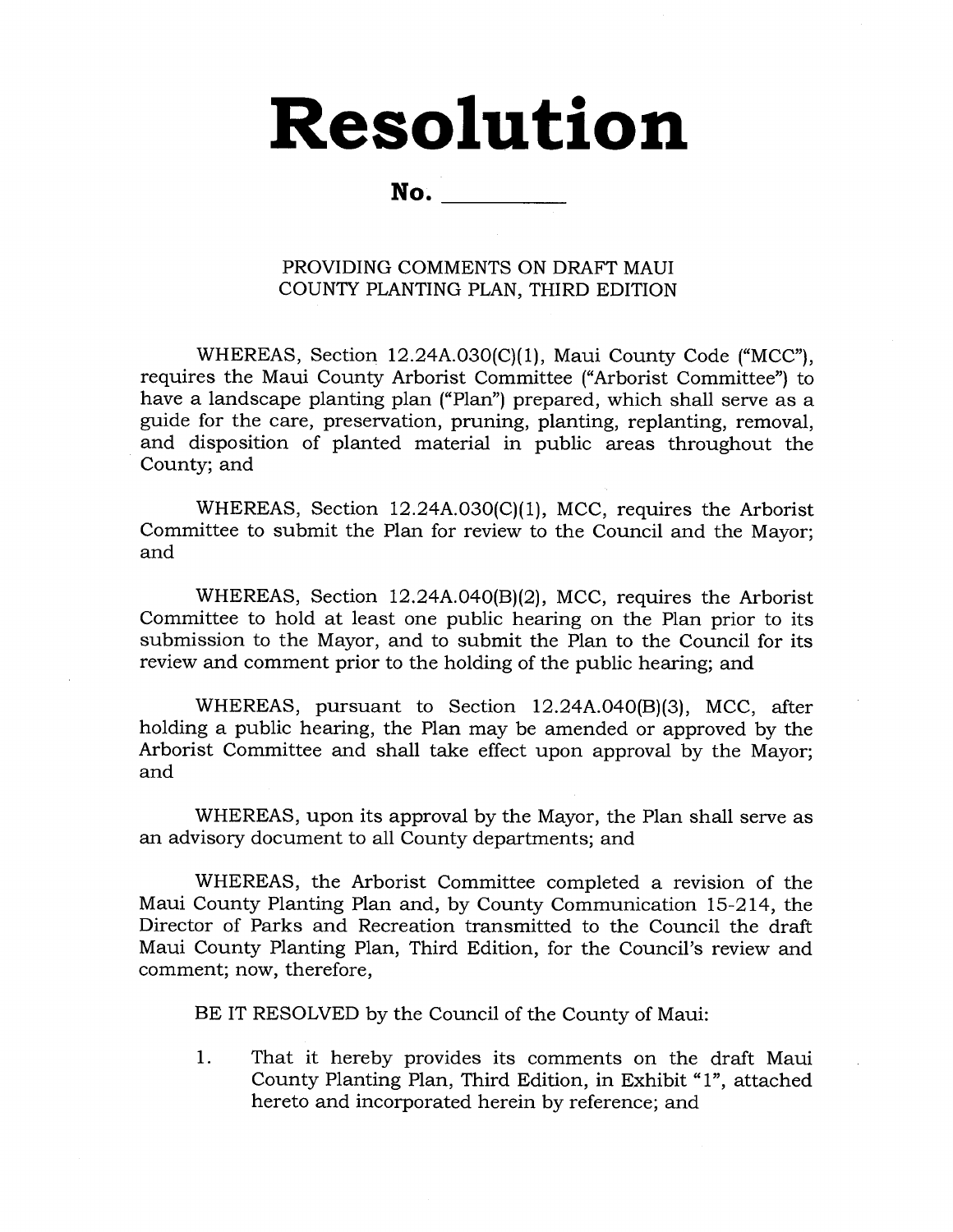#### **Resolution No.**

2. That certified copies of this resolution be transmitted to Kimberly Thayer, Chairperson, Maui County Arborist Committee; the Director of Parks and Recreation; and the Honorable Alan M. Arakawa, Mayor, County of Maui.

ear:misc:010areso02:scb